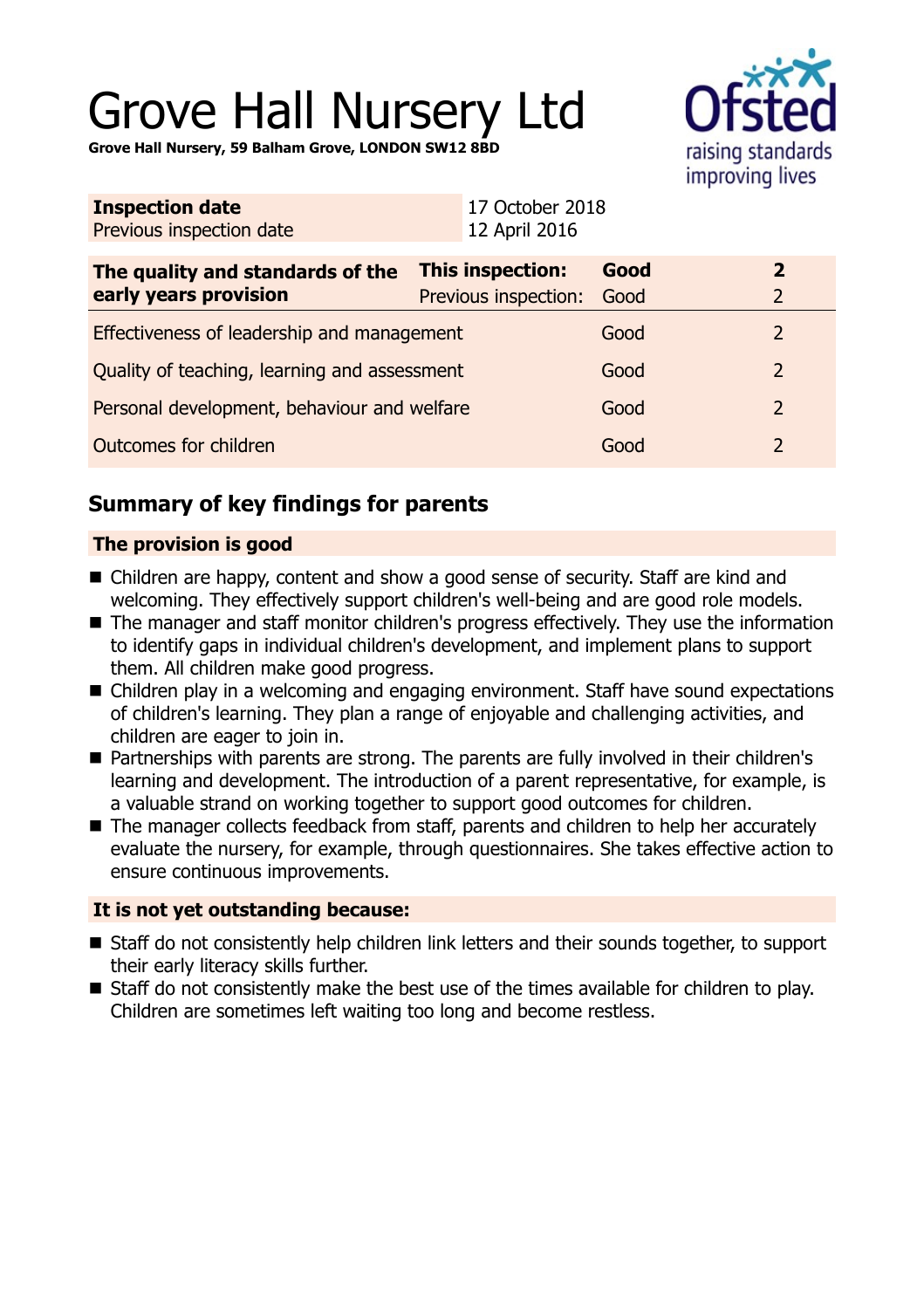# **What the setting needs to do to improve further**

## **To further improve the quality of the early years provision the provider should:**

- $\blacksquare$  develop how staff support children to build on their understanding of letters and their sounds to further improve their early literacy skills
- review changes in routine to make the most of opportunities to support children's learning so they remain interested and engaged.

## **Inspection activities**

- $\blacksquare$  The inspector spoke to the manager and other staff at appropriate times throughout the inspection.
- $\blacksquare$  The inspector engaged with the children at appropriate times during the inspection.
- The inspector observed staff interaction with the children during indoor and outdoor play, snack and lunch times and hygiene routines.
- $\blacksquare$  The inspector engaged in a joint observation with the manager.
- The inspector sampled various documents, including risk assessments, children's records and a range of policies and procedures.

**Inspector** Becky Phillips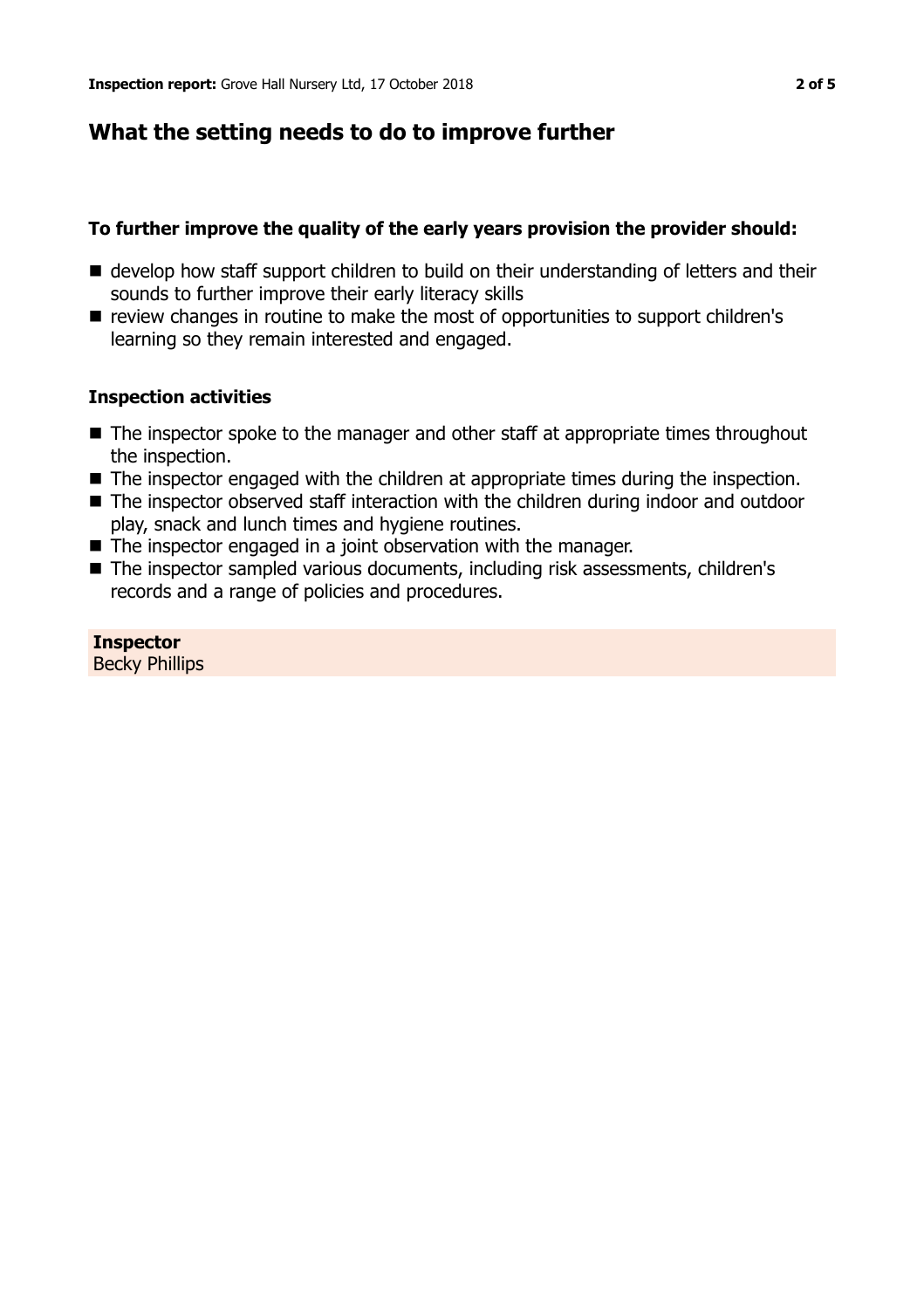# **Inspection findings**

### **Effectiveness of leadership and management is good**

Safeguarding is effective. The manager and staff have a good understanding of how to keep children safe and the procedures to follow should they have a concern about a child's well-being. Rigorous recruitment, induction and staff supervision ensure that staff are suitable for their roles. The staff team work very closely together and are well supported by the manager. For example, they regularly meet for supervision meetings and receive ongoing coaching and feedback. The manager regularly reviews staff practice, the environment and the quality of teaching to arrange suitable training and help maintain good outcomes for children. For example, staffs training on the purpose of play is having a positive impact on the activities provided and the interactions between children and staff.

### **Quality of teaching, learning and assessment is good**

Staff make effective use of observations and assessments to monitor children's progress. They use this information to plan interesting activities based on children's individual needs and interests. For example, babies delight in exploring sensory materials, such as sand, as they find hidden animals. Children enjoy good opportunities to develop their hand-to-eye coordination. For example, older children join in with cooking activities as they follow picture recipes and use different tools to mix the ingredients. Overall, staff support children's communication skills well. They speak clearly and introduce new words to extend children's learning and vocabulary.

### **Personal development, behaviour and welfare are good**

Staff are positive role models for children. They set good examples and provide clear explanations to support children's understanding of positive behaviour. Children are kind, considerate and well mannered. They develop a positive view of the diverse world in which they live and have plenty of opportunities to celebrate different festivals from their own and other people's cultures. Children enjoy healthy meals and have lots of opportunities for fresh air and exercise to support their physical development. For example, children play outside in the well-resourced garden and benefit from tennis, sports and yoga sessions.

### **Outcomes for children are good**

Children make good progress from their starting points and are well prepared for their next stage in learning and their eventual move to school. Children develop good mathematical skills. For example, young children begin to use number language in play and older children confidently count objects and match them to the correct numeral. Children show a good attitude towards their learning. They are confident to explore their own ideas and join in with group play, demonstrating good social skills.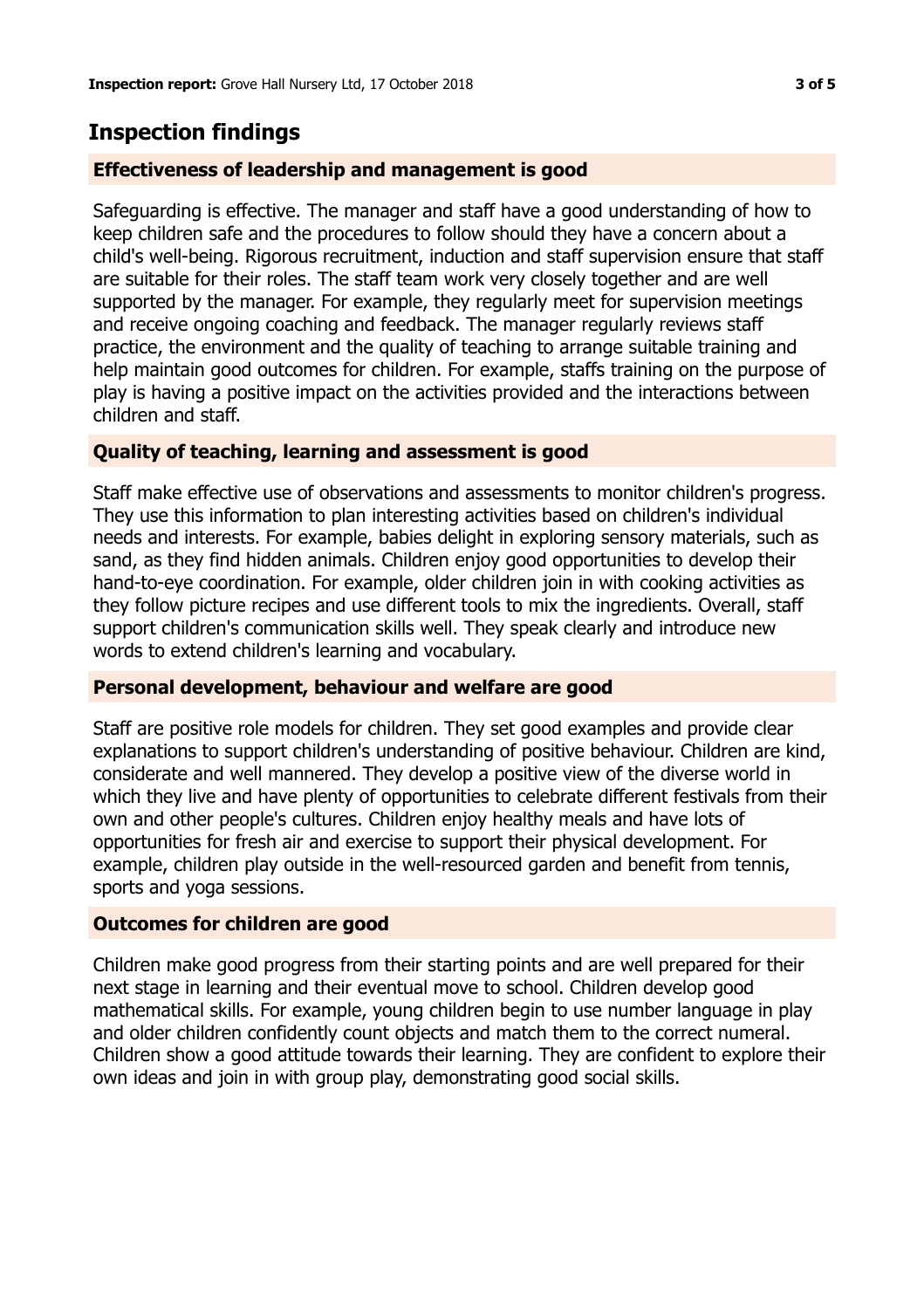## **Setting details**

| Unique reference number                             | EY416962                                               |
|-----------------------------------------------------|--------------------------------------------------------|
| <b>Local authority</b>                              | Wandsworth                                             |
| <b>Inspection number</b>                            | 10074610                                               |
| <b>Type of provision</b>                            | Full day care                                          |
| <b>Registers</b>                                    | Early Years Register, Compulsory Childcare<br>Register |
| Day care type                                       | Childcare on non-domestic premises                     |
| Age range of children                               | $0 - 4$                                                |
| <b>Total number of places</b>                       | 44                                                     |
| Number of children on roll                          | 53                                                     |
| Name of registered person                           | Grove Hall Nursery Ltd                                 |
| <b>Registered person unique</b><br>reference number | RP902397                                               |
| Date of previous inspection                         | 12 April 2016                                          |
| Telephone number                                    | 02086 731943                                           |

Grove Hall Nursery registered in 2010 and is based in Balham, in the London Borough of Wandsworth. It is open each weekday, from 7.30am until 6.30pm, for 51 weeks a year. The nursery receives funding for the provision of free early education for children aged three and four years. There are 14 members of staff who work with the children. Of these, 10 hold appropriate early years qualifications.

This inspection was carried out by Ofsted under sections 49 and 50 of the Childcare Act 2006 on the quality and standards of provision that is registered on the Early Years Register. The registered person must ensure that this provision complies with the statutory framework for children's learning, development and care, known as the early years foundation stage.

Any complaints about the inspection or the report should be made following the procedures set out in the guidance Complaints procedure: raising concerns and making complaints about Ofsted, which is available from Ofsted's website: www.ofsted.gov.uk. If you would like Ofsted to send you a copy of the guidance, please telephone 0300 123 4234, or email [enquiries@ofsted.gov.uk.](mailto:enquiries@ofsted.gov.uk)